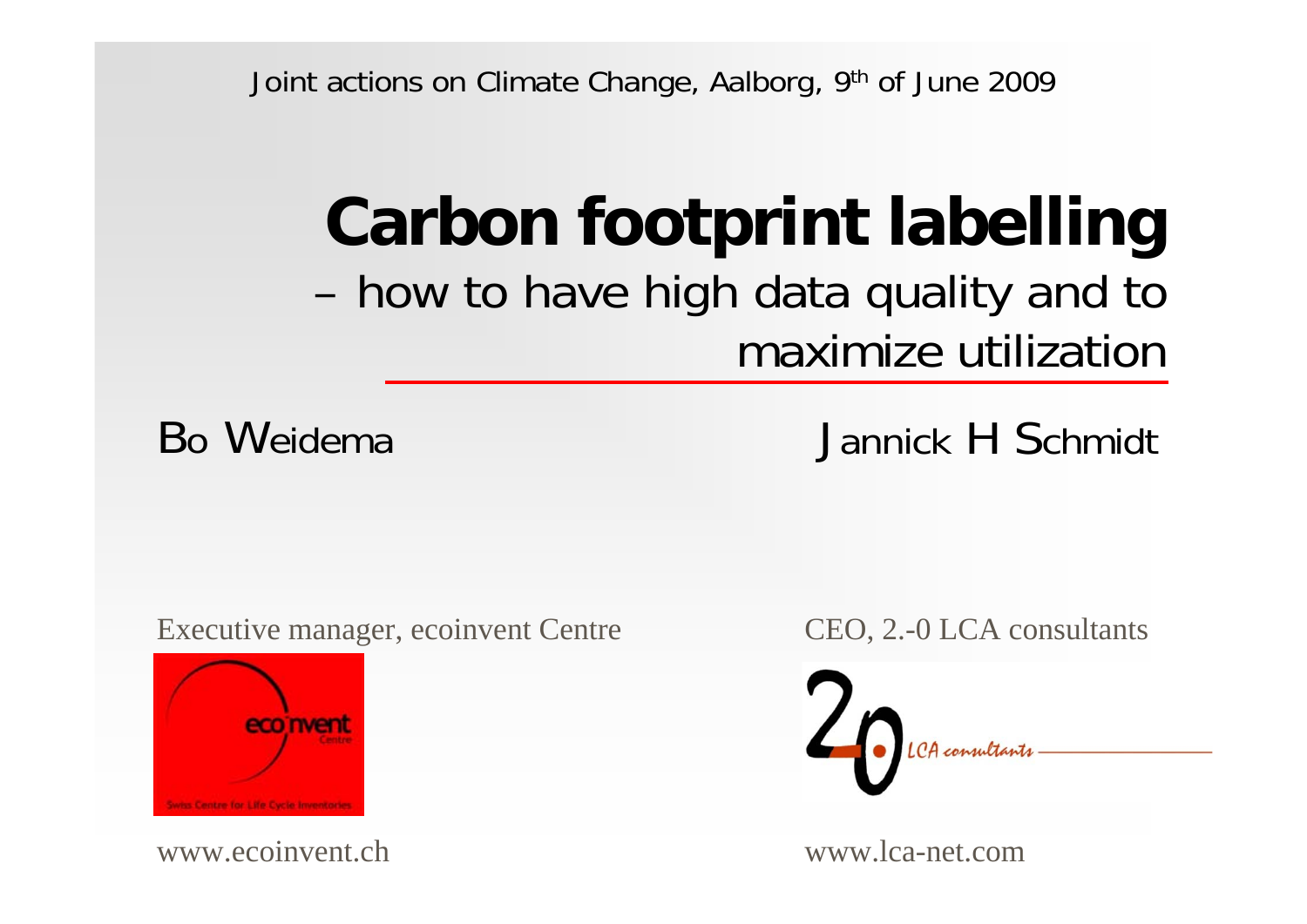#### Presentation

- $\blacksquare$ Carbon footprints today – status and problems
- $\blacksquare$  Hybrid LCA as a short-cut to carbon footprints
	- IO-data as starting point
	- **Process-data for increasing accuracy**
	- Trade-off between high costs&accuracy and low costs&accuracy
- $\blacksquare$ Uses of carbon footprints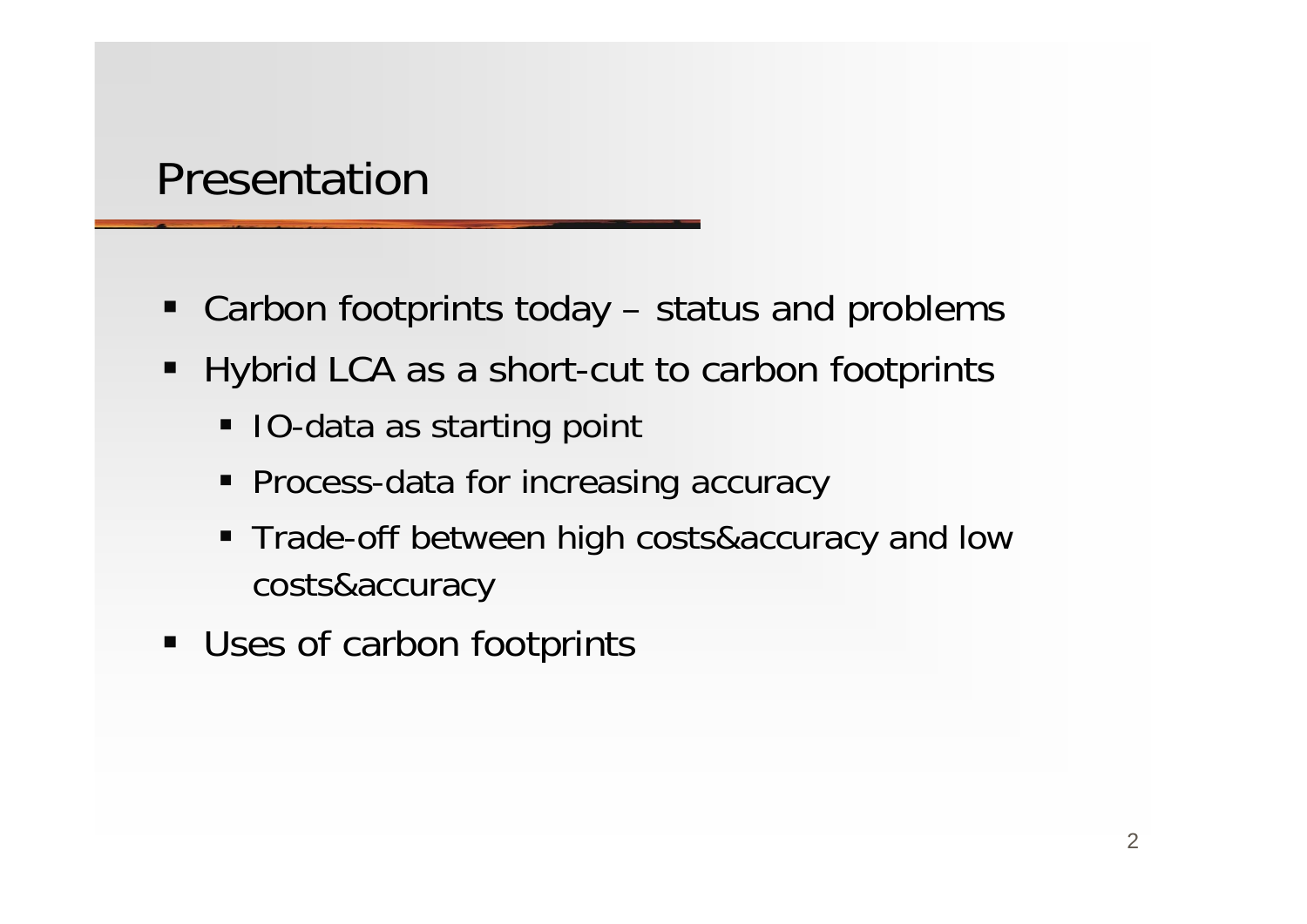## Carbon footprint today – status and problems

#### **Status**

- П Significant demand driven by NGOs, industry, and consumers
- п Several ongoing initiatives: PAS2050, WRI/WBCSD GHG-protocol, ISO14067
- a<br>M Partly derived from this, life cycle assessment (LCA) and LCA-data also face increased attendance
- a<br>M Typical approach: bottom-up (process based LCA)

#### **Problems**

- L Often referred to as mission impossible or very time consuming
- $\blacksquare$  Process based LCAs are typically not complete:
	- Capital goods: buildings, machinery, equipment etc.
	- $\blacksquare$ Service inputs: business travelling, legal and accounting services etc.
	- п Overhead: office equipment, paper, lighting etc.
- П Impacts from these missing inputs are unknown
- a<br>M Standards and guidelines do not provide a solution (ISO 14044 and PAS2050)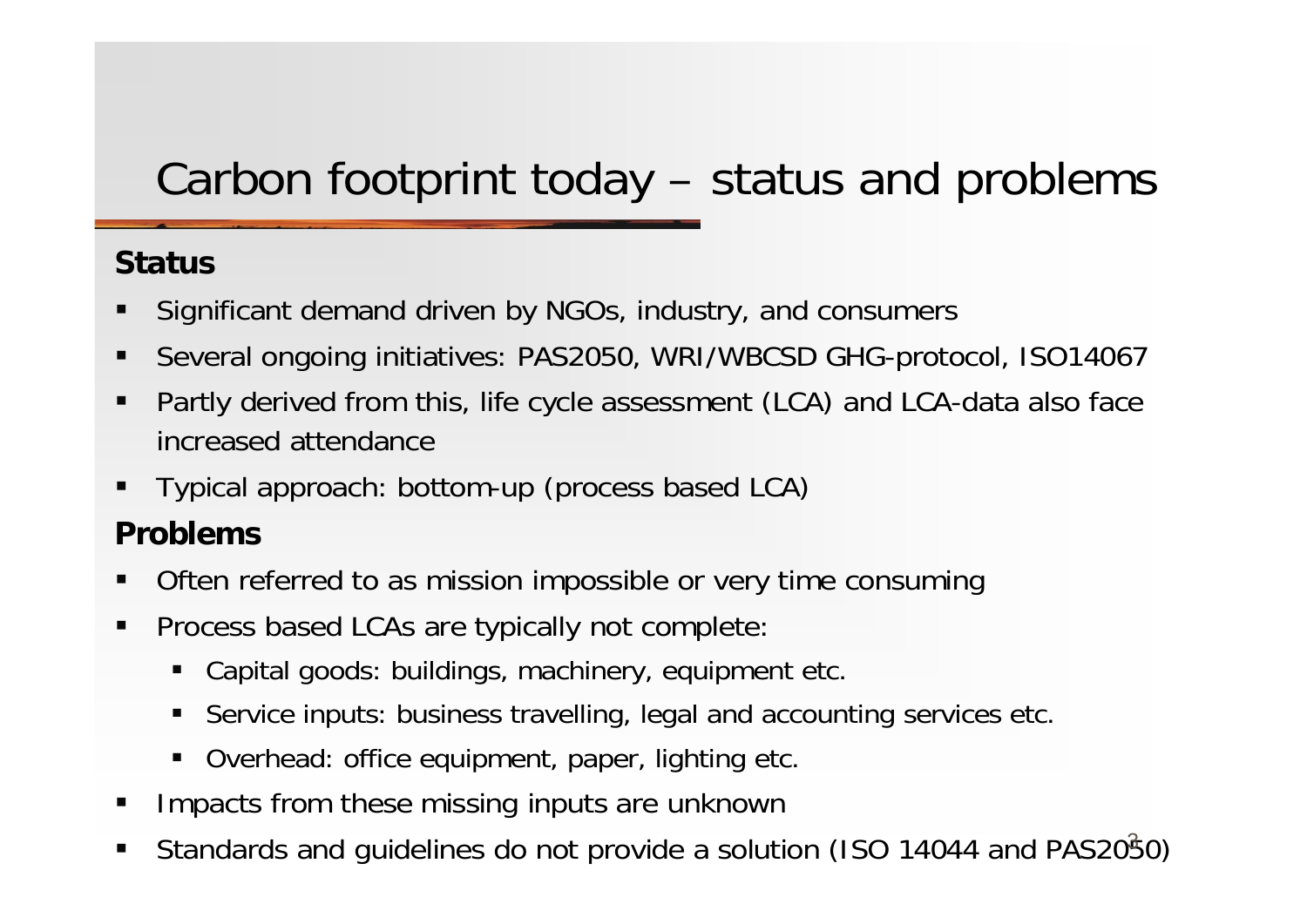#### IO-LCA versus process-LCA

#### **Process-data:**

Ecoinvent and LCAfood

**IO-data:**Swedish IO-table (FORWAST project)

N.B. In Swedish IO-table electricity is associated with significantly lower GHG emissions than in process databases

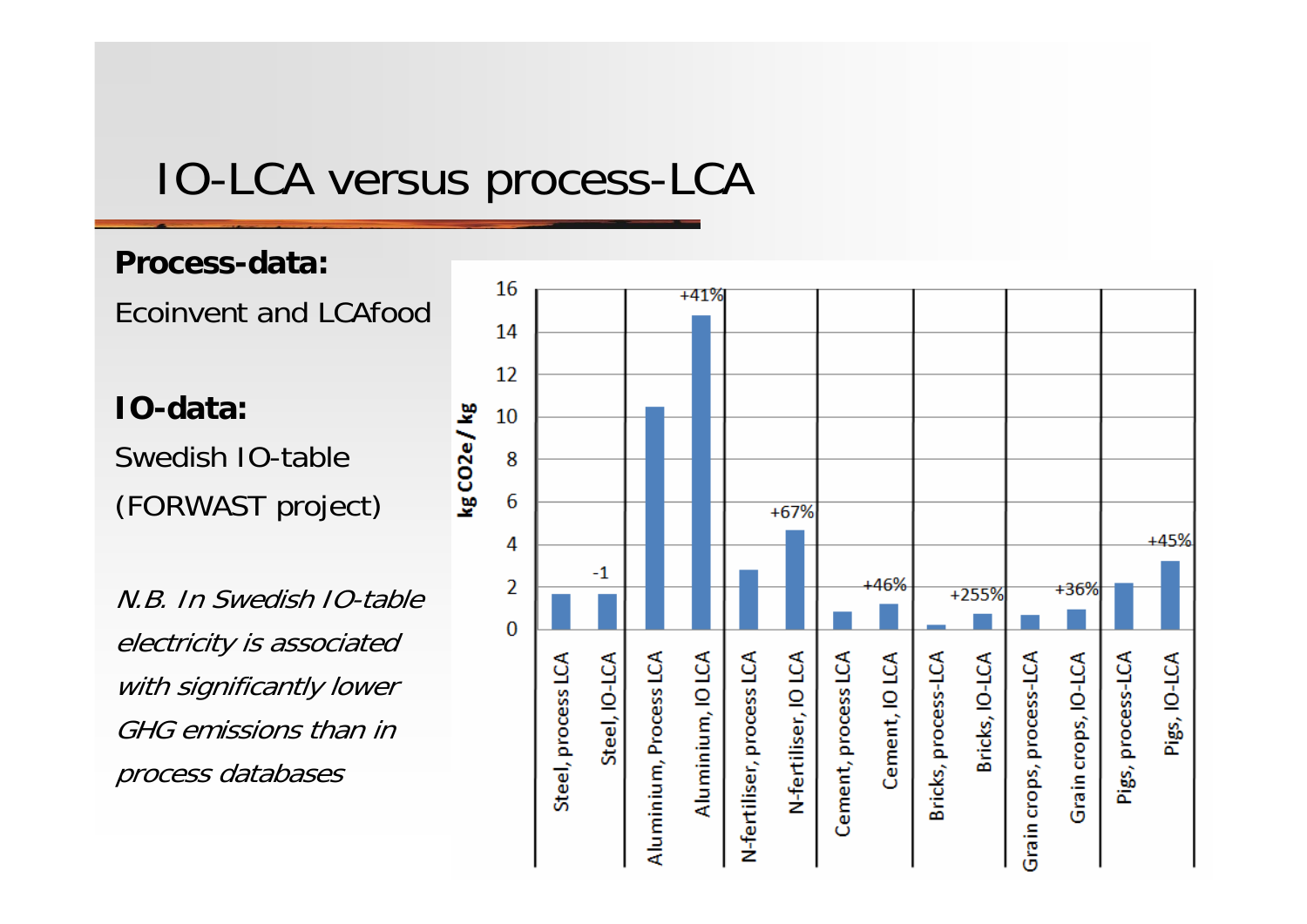#### Underestimation versus loss of accuracy

Ξ IO-LCA, process LCA and hybrid LCA

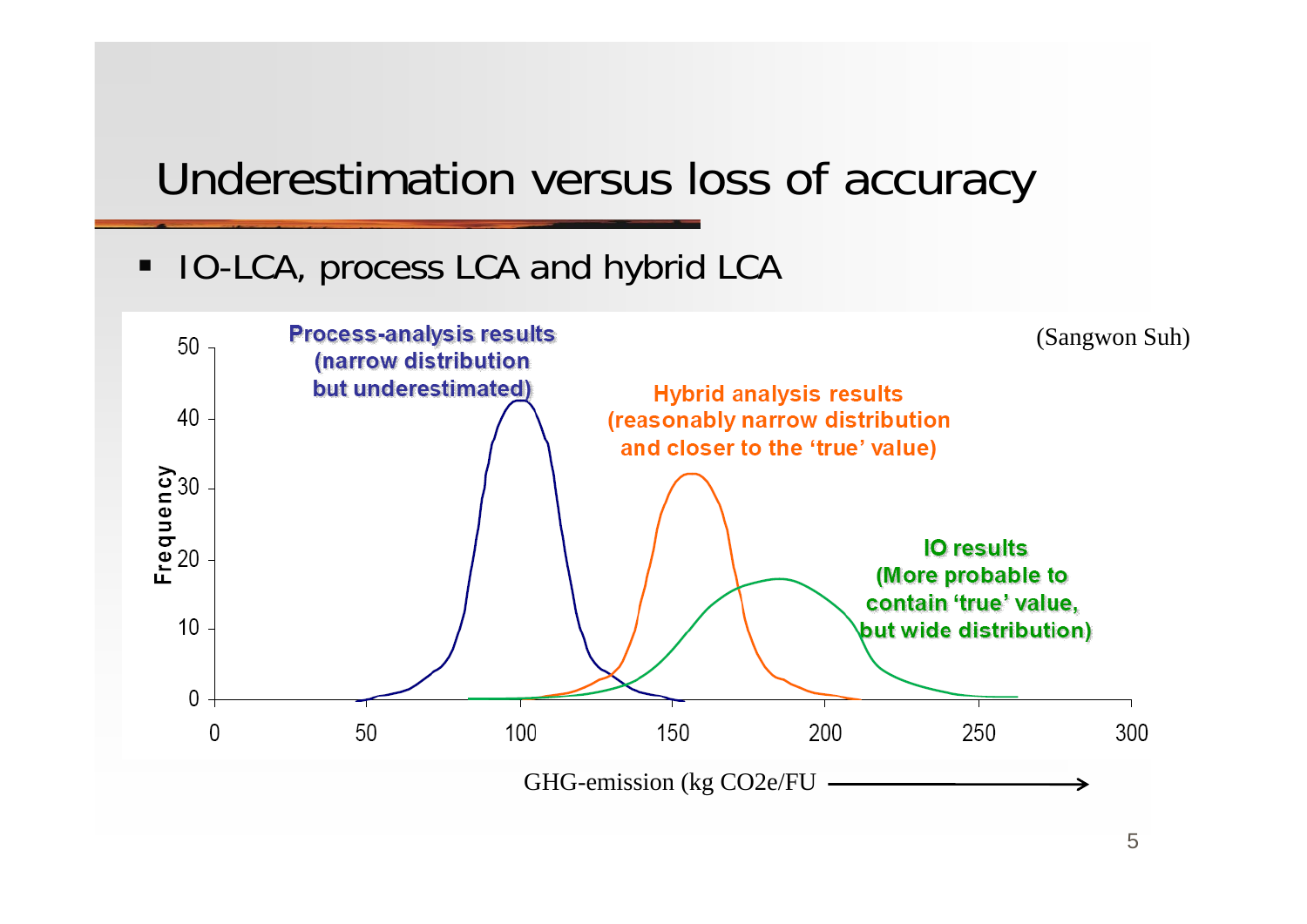### Hybrid LCA as a shortcut to carbon footprint

- $\blacksquare$ IO-data used as starting point for all carbon footprints
- $\blacksquare$ Then the process is by default 'complete' but very inaccurate
- П Accuracy is increased by
	- ٠ adjusting inputs
	- $\blacksquare$ exchanging inputs with process-based data

|                       | FU: 1 kg product |                              | FU: 1 kg product |
|-----------------------|------------------|------------------------------|------------------|
| Agricultural products | x                | <b>Agricultural products</b> | x                |
| Paper                 | x                | Paper                        | x                |
| Chemicals             | x                | Process-data: NaOH           | x                |
|                       |                  | Process-data: cleaning agent | x                |
| <b>Fuels</b>          | x                | <b>Fuels</b>                 | x                |
| Electricity           | x                | Electricity                  | x                |
| Land transport        | x                | Land transport               | x                |
| Air transport         | x                | Air transport                | x                |
| Hotels                | x                | <b>Hotels</b>                | x                |
| Legal services        | x                | Legal services               | x                |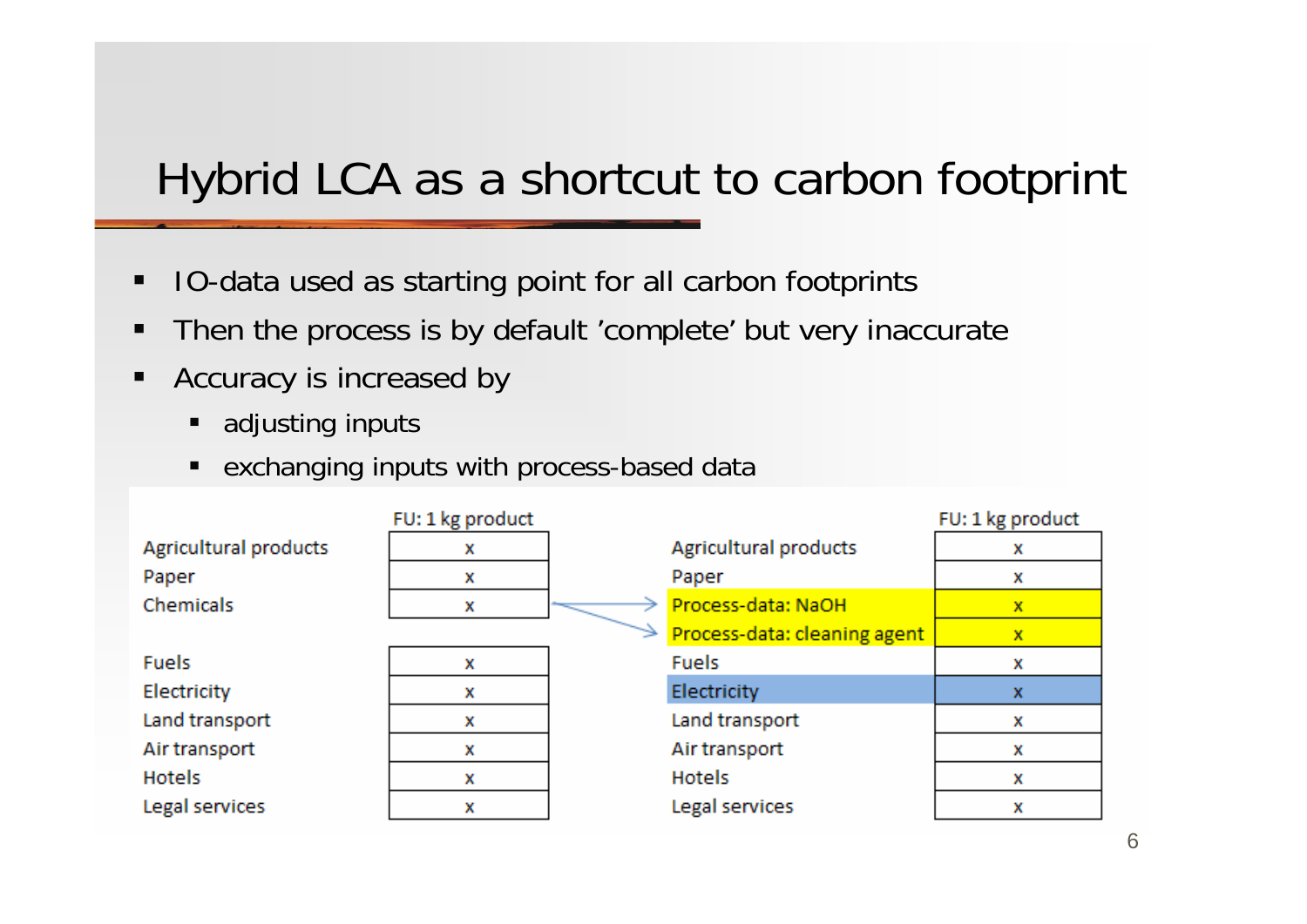Constant completeness and process-data for increasing accuracy

- e<br>Li Following the procedure on previous slide:
	- The IO-data ensures initial completeness
	- $\blacksquare$  When more specific data are available, accuracy can be improved to any appropriate level
	- $\blacksquare$ Comparison: Starting point for process-LCA is an empty process
- Trade-off between high cost&accuracy and low cost&accuracy
	- $\blacksquare$ Usually low costs for carbon footprint means lower accuracy and more underestimation of GHG emissions
	- With IO, low costs do not lead to underestimation of GHG emissions but only lower accuracy
	- $\blacksquare$  Hybrid LCA balances costs for carbon footprint and costs for mitigation based on the uncertainty in GHG emissions